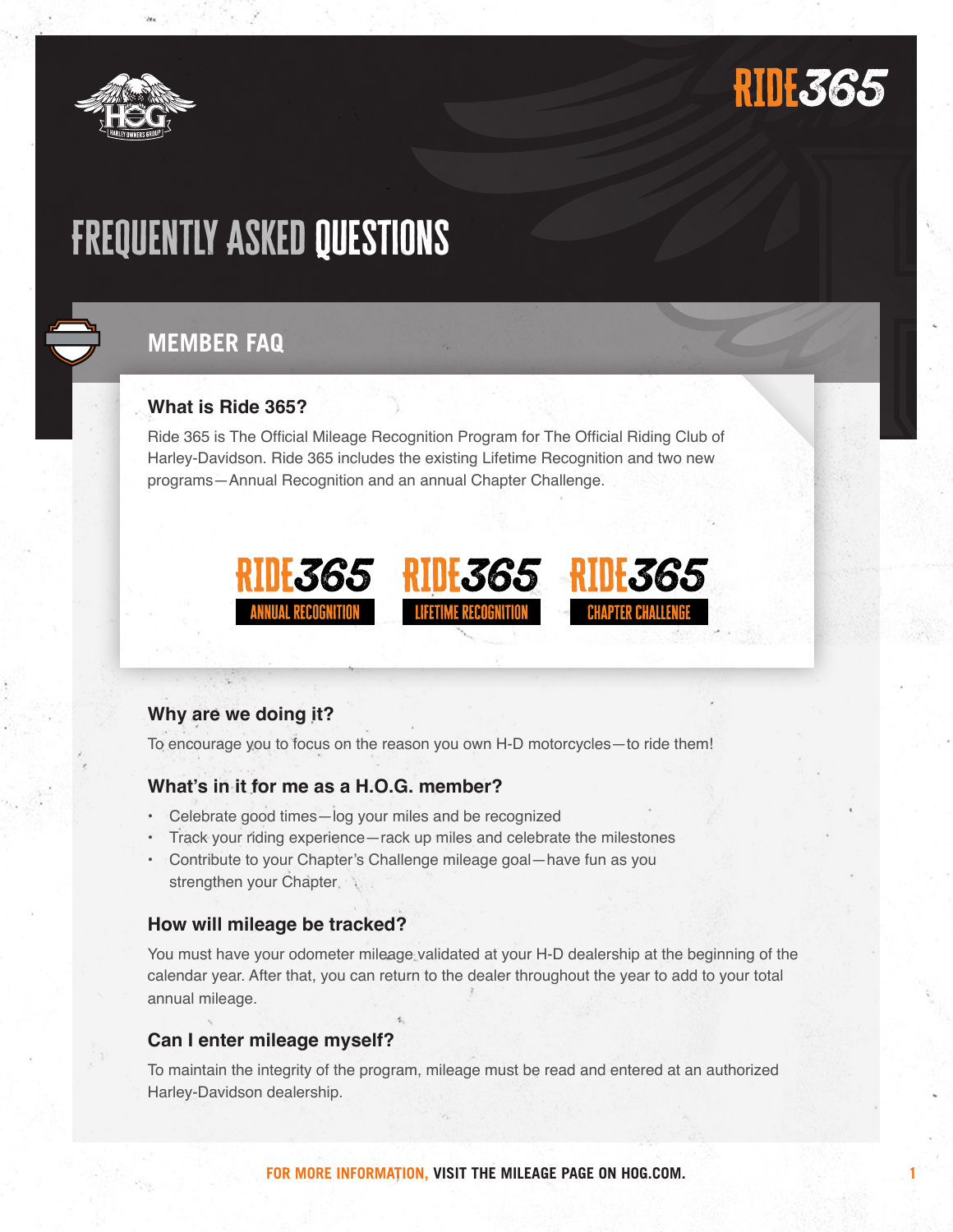

### RIDE365 | FREQUENTLY ASKED QUESTIONS



### **MEMBER FAQ | CONTINUED**

#### **Who is eligible to participate in Ride 365?**

Any H.O.G. member can and should participate!

#### **If I trade in a motorcycle, can I keep the miles?**

Yes. The miles ridden by you, belong to you.

#### **What if I have more than one bike? Can I register all of them in Ride 365?** Yes.

#### **Can H.O.G. members start the program at any time during the year?**

Yes. You may check-in your mileage at any time during the year. The annual program recognizes miles ridden from January 1 through December 31, so it's smart to check-in mileage at the beginning of the year.

#### **How many times each year do H.O.G. members have to check-in their mileage?**

You need only to have your odometer checked in two times each year at the dealership—the first time to validate miles on or after January 1, and the second time is for a final annual total on or before December 31. However, you'll want to check in with your dealership frequently to enter your updated miles so you can earn digital badges and add to your annual and chapter totals throughout the year. Adding your mileage will instantly update the *HOG.com* website and your chapter totals.

#### **How will the Chapter Challenge be tracked, and what do we win?**

**There are two ways to win, giving all chapter sizes an opportunity to win:**

- Total chapter mileage
- Average total miles per member
- All miles ridden by a chapter member including the miles ridden outside of official chapter events count towards the Chapter Challenge.
- Each of the 6 Dealer Markets will have a total mileage winner and average miles per chapter member winner. Each of these (max. 12) chapters will receive a pizza party with a H.O.G. Regional Manager and a plaque detailing the accomplishment.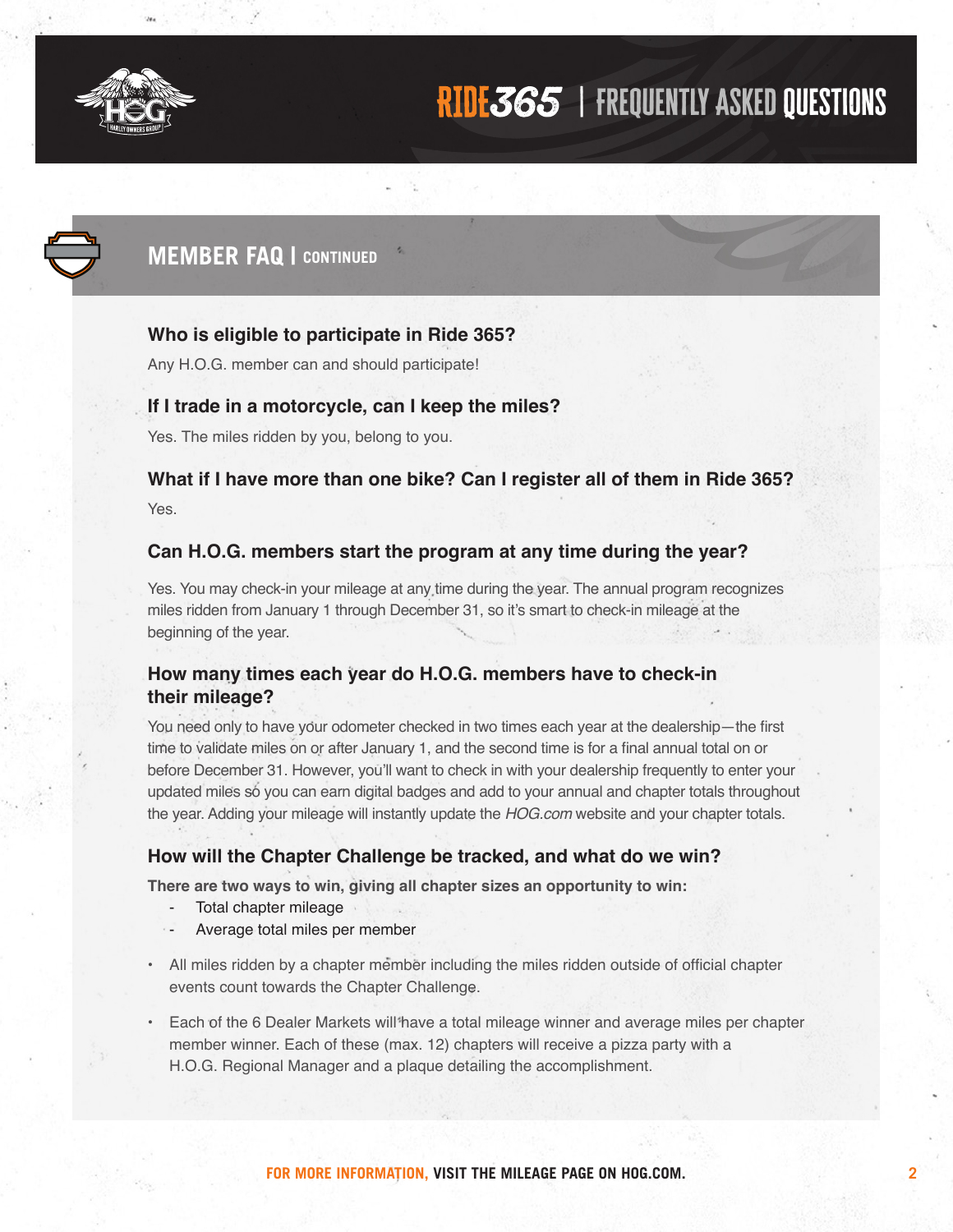

## RIDE365 | FREQUENTLY ASKED QUESTIONS

### **MEMBER FAQ | CONTINUED**

- Of the 12 Market winners, there will be 1 National Champion for total mileage and 1 National Champion for average miles per chapter member. Each member of the National Champion chapters will receive a patch signifying the accomplishment.
- At H.O.G.'s discretion, we may add additional rewards for winning chapters.

#### **What are the individual levels, rewards and recognition offered in the Ride 365 program?**

| 1,000 miles         | Digital badge                                     |                           |
|---------------------|---------------------------------------------------|---------------------------|
| 2,500 miles         | Digital badge                                     |                           |
| 5,000 miles         | Digital certificate & digital badge               |                           |
| 7,500 miles         | Digital certificate & digital badge               |                           |
| 10,000 miles        | Digital badge, certificate & patch                | 2018                      |
| 15,000 miles        | Digital badge, certificate & patch                | 1,000                     |
| 20,000 miles<br>٠   | Digital badge, certificate & patch                | HOG <sub>®</sub><br>MILES |
| <b>25,000 miles</b> | Digital badge, certificate, patch, Challenge Coin |                           |
| 50,000 miles        | Digital badge, certificate, patch, Challenge Coin |                           |
| 75,000 miles        | Digital badge, certificate, patch, Challenge Coin |                           |
| 100,000 miles       | Digital badge, certificate, patch, Challenge Coin |                           |